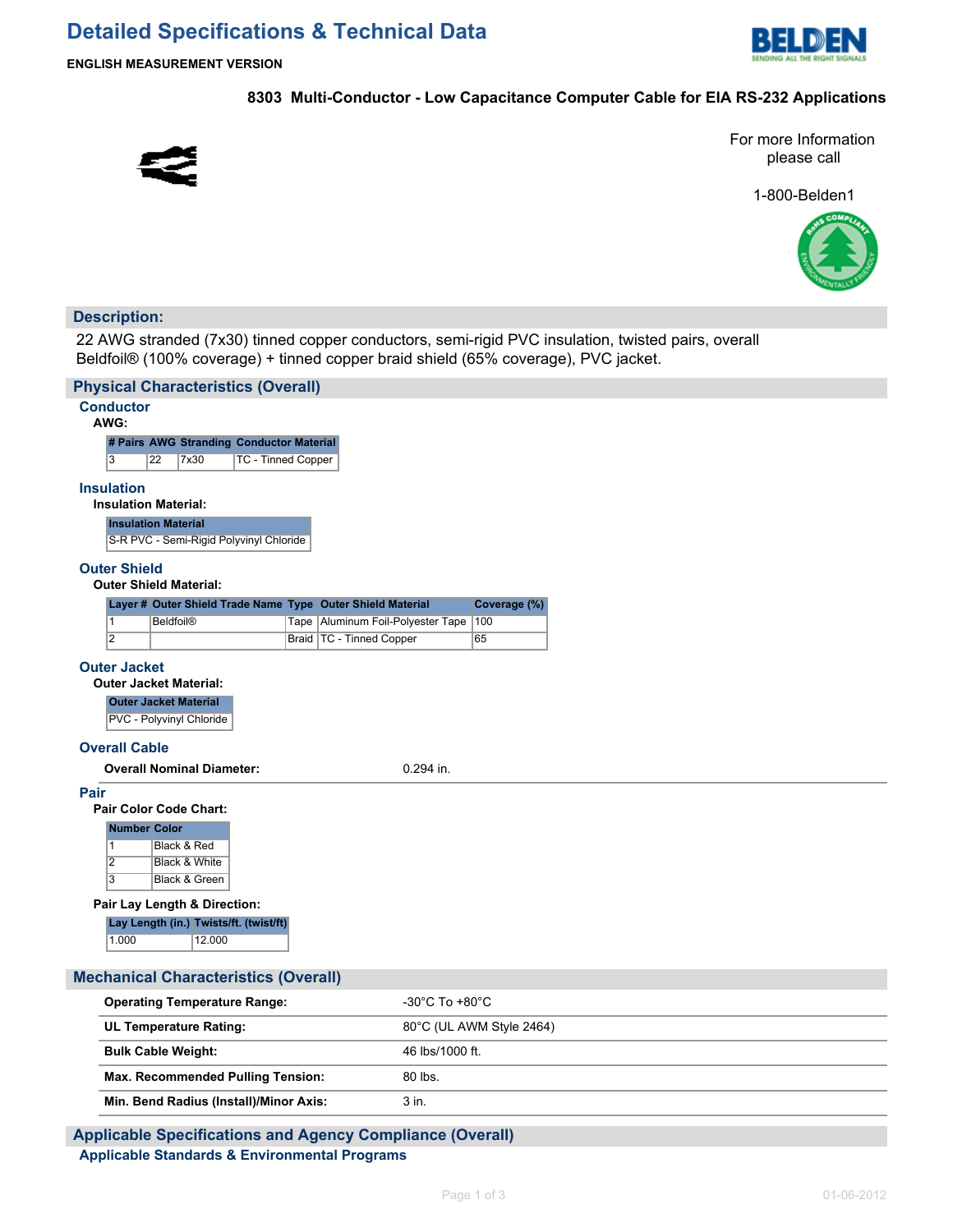# **Detailed Specifications & Technical Data**



#### **ENGLISH MEASUREMENT VERSION**

## **8303 Multi-Conductor - Low Capacitance Computer Cable for EIA RS-232 Applications**

| <b>NEC/(UL) Specification:</b>              | <b>CMG</b>                 |  |
|---------------------------------------------|----------------------------|--|
| <b>CEC/C(UL) Specification:</b>             | <b>CMG</b>                 |  |
| <b>AWM Specification:</b>                   | UL Style 2464 (300 V 80°C) |  |
| <b>EU CE Mark:</b>                          | No                         |  |
| EU Directive 2000/53/EC (ELV):              | Yes                        |  |
| EU Directive 2002/95/EC (RoHS):             | Yes                        |  |
| EU RoHS Compliance Date (mm/dd/yyyy):       | 10/01/2005                 |  |
| EU Directive 2002/96/EC (WEEE):             | Yes                        |  |
| EU Directive 2003/11/EC (BFR):              | Yes                        |  |
| CA Prop 65 (CJ for Wire & Cable):           | Yes                        |  |
| MII Order #39 (China RoHS):                 | Yes                        |  |
| <b>Flame Test</b>                           |                            |  |
| C(UL) Flame Test:                           | FT4                        |  |
| <b>Plenum/Non-Plenum</b>                    |                            |  |
| Plenum (Y/N):                               | No                         |  |
| <b>Electrical Characteristics (Overall)</b> |                            |  |

**Nom. Characteristic Impedance:**

**Impedance (Ohm)**

70

**Nom. Capacitance Conductor to Conductor:**

**Capacitance (pF/ft)**

35

**Nom. Capacitance Cond. to Other Conductor & Shield:**

**Capacitance (pF/ft)**

63

**Nominal Velocity of Propagation:**

**VP (%)**

60

**Nom. Conductor DC Resistance:**

**DCR @ 20°C (Ohm/1000 ft)**

15.0

**Nominal Outer Shield DC Resistance:**

**DCR @ 20°C (Ohm/1000 ft)**  $6.2$ 

**Max. Operating Voltage - UL:**

**Voltage**

300 V RMS (UL AWM Style 2464)

**Max. Recommended Current:**

**Current**

2.1 Amps per conductor @ 25°C

#### **Related Documents:**

No related documents are available for this product

## **Put Ups and Colors:**

| Item $#$     | Putup    | <b>Ship Weight</b> | Color         | <b>Notes</b> | <b>Item Desc</b>      |
|--------------|----------|--------------------|---------------|--------------|-----------------------|
| 8303 060100  | 100 FT   | 5.200 LB           | <b>CHROME</b> |              | 3 #22 PR PVC SHLD PVC |
| 8303 0601000 | 1.000 FT | 48.000 LB          | <b>CHROME</b> |              | 3 #22 PR PVC SHLD PVC |
| 8303 060500  | 500 FT   | 25.500 LB          | <b>CHROME</b> |              | 3 #22 PR PVC SHLD PVC |